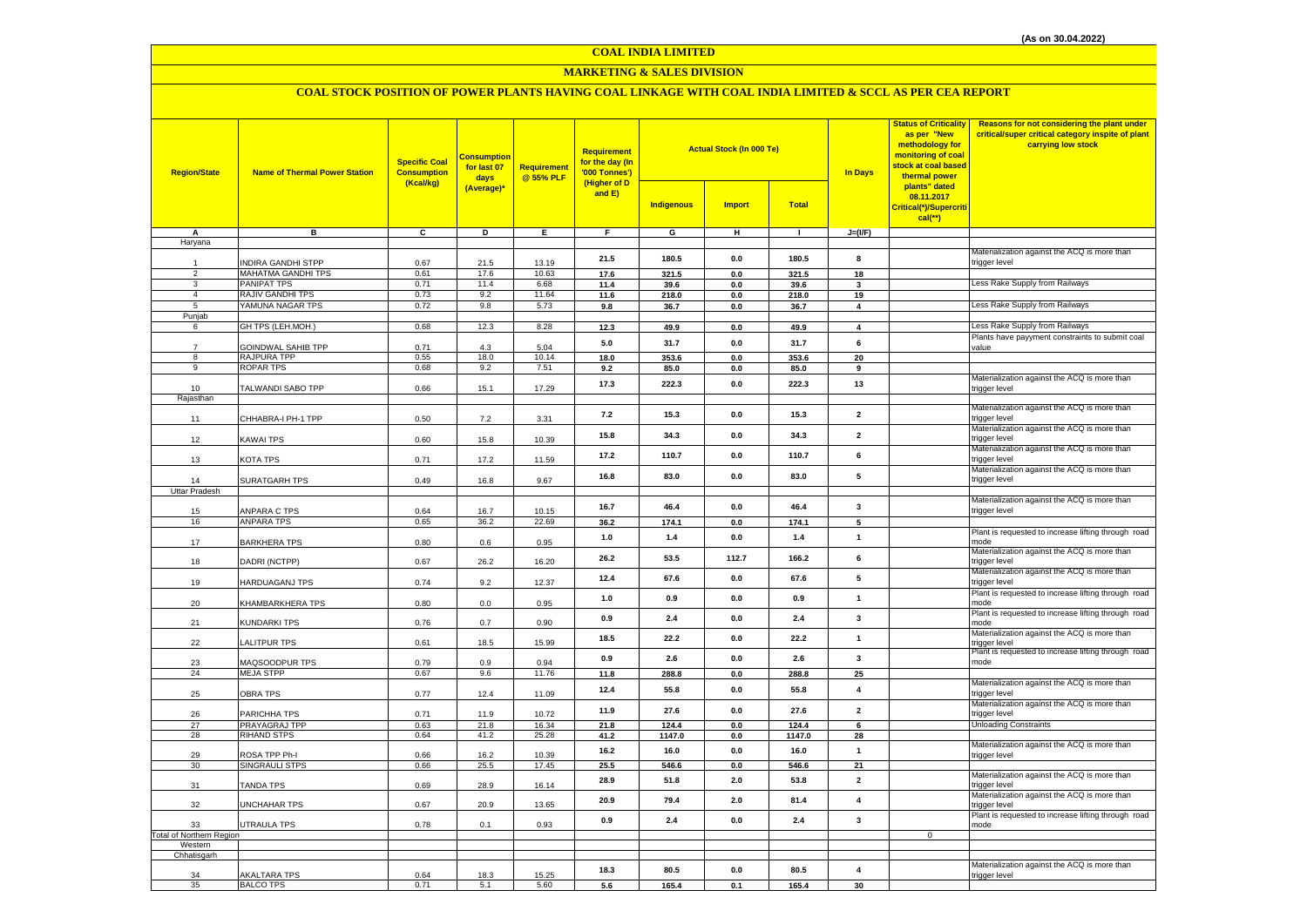#### **COAL INDIA LIMITED**

## **MARKETING & SALES DIVISION**

## **COAL STOCK POSITION OF POWER PLANTS HAVING COAL LINKAGE WITH COAL INDIA LIMITED & SCCL AS PER CEA REPORT**

| <b>Region/State</b> | <b>Name of Thermal Power Station</b>         | <b>Specific Coal</b><br><b>Consumption</b><br>(Kcal/kg) | <b>Consumption</b><br>for last 07<br>days<br>(Average)* | <b>Requirement</b><br>@ 55% PLF | <b>Requirement</b><br>for the day (In<br>'000 Tonnes')<br>(Higher of D<br>and $E$ ) | <b>Indigenous</b> | <b>Actual Stock (In 000 Te)</b><br><b>Import</b> | <b>Total</b>   | <b>In Days</b>                | <b>Status of Criticality</b><br>as per "New<br>methodology for<br>monitoring of coal<br><mark>stock at coal based</mark><br>thermal power<br>plants" dated<br>08.11.2017<br>Critical(*)/Supercriti<br>$cal$ (**) | Reasons for not considering the plant under<br>critical/super critical category inspite of plant<br>carrying low stock |
|---------------------|----------------------------------------------|---------------------------------------------------------|---------------------------------------------------------|---------------------------------|-------------------------------------------------------------------------------------|-------------------|--------------------------------------------------|----------------|-------------------------------|------------------------------------------------------------------------------------------------------------------------------------------------------------------------------------------------------------------|------------------------------------------------------------------------------------------------------------------------|
| A                   | в                                            | c                                                       | D                                                       | Ε                               | F                                                                                   | G                 | н                                                | $\mathbf{L}$   | $J=(VF)$                      |                                                                                                                                                                                                                  |                                                                                                                        |
|                     |                                              |                                                         |                                                         |                                 | 4.8                                                                                 | 6.6               | 0.0                                              | 6.6            | $\mathbf{1}$                  |                                                                                                                                                                                                                  | Materialization against the ACQ is more than                                                                           |
| 36                  | BANDAKHAR TPP                                | 0.71                                                    | 4.8                                                     | 2.81                            |                                                                                     |                   |                                                  |                |                               |                                                                                                                                                                                                                  | trigger level                                                                                                          |
| 37<br>38            | <b>BARADARHA TPS</b><br><b>BHILAI TPS</b>    | 0.77<br>0.76                                            | 20.5<br>8.0                                             | 12.25<br>5.01                   | 20.5<br>8.0                                                                         | 217.8<br>122.8    | 0.0<br>0.0                                       | 217.8<br>122.8 | 11<br>15                      |                                                                                                                                                                                                                  |                                                                                                                        |
|                     |                                              |                                                         |                                                         |                                 |                                                                                     |                   |                                                  |                |                               |                                                                                                                                                                                                                  | Materialization against the ACQ is more than                                                                           |
| 39                  | <b>BINJKOTE TPP</b>                          | 0.75                                                    | $0.0\,$                                                 | 5.95                            | 6.0                                                                                 | 25.1              | 0.0                                              | 25.1           | $\overline{\mathbf{4}}$       |                                                                                                                                                                                                                  | trigger level                                                                                                          |
| 40                  | <b>DSPM TPS</b>                              | 0.69                                                    | 9.0                                                     | 4.56                            | 9.0                                                                                 | 53.5              | 0.0                                              | 53.5           | 6                             |                                                                                                                                                                                                                  |                                                                                                                        |
| 41                  | <b>KORBA STPS</b>                            | 0.67                                                    | 42.3                                                    | 22.94                           | 42.3                                                                                | 541.1             | 0.0                                              | 541.1          | 13                            |                                                                                                                                                                                                                  |                                                                                                                        |
| 42                  | KORBA-WEST TPS                               | 0.78                                                    | 18.7                                                    | 13.79                           | 18.7                                                                                | 229.1             | 0.0                                              | 229.1          | 12                            |                                                                                                                                                                                                                  |                                                                                                                        |
| 43                  | <b>LARA TPP</b>                              | 0.66                                                    | 20.9                                                    | 13.92                           | 20.9                                                                                | 397.2             | 0.0                                              | 397.2          | 19                            |                                                                                                                                                                                                                  |                                                                                                                        |
| 44                  | <b>VAWAPARA TPP</b>                          | 0.79                                                    | 0.0                                                     | 6.28                            | 6.3                                                                                 | 17.1              | 0.0                                              | 17.1           | $\mathbf{3}$                  |                                                                                                                                                                                                                  | Materialization against the ACQ is more than<br>rigger level                                                           |
|                     |                                              |                                                         |                                                         |                                 |                                                                                     |                   |                                                  |                |                               |                                                                                                                                                                                                                  | Supply restricted considering high stock at their                                                                      |
| 45                  | <b>PATHADI TPP</b>                           | 0.65                                                    | 44                                                      | 5.18                            | 5.2                                                                                 | 32.1              | 0.0                                              | 32.1           | 6                             |                                                                                                                                                                                                                  | hne                                                                                                                    |
| 46                  | SIPAT STPS                                   | 0.68                                                    | 28.8                                                    | 26.62                           | 28.8                                                                                | 575.4             | 0.0                                              | 575.4          | 20                            |                                                                                                                                                                                                                  |                                                                                                                        |
|                     |                                              |                                                         |                                                         |                                 | 33.1                                                                                | 122.4             | 0.0                                              | 122.4          | $\overline{\mathbf{4}}$       |                                                                                                                                                                                                                  | Materialization against the ACQ is more than                                                                           |
| 47                  | TAMNAR TPP                                   | 0.84                                                    | 33.1                                                    | 26.52                           |                                                                                     |                   |                                                  |                |                               |                                                                                                                                                                                                                  | trigger level                                                                                                          |
| 48                  | <b>JCHPINDA TPP</b>                          | 0.75                                                    | 13.9                                                    | 14.22                           | 14.2                                                                                | 157.9             | 0.0                                              | 157.9          | 11                            |                                                                                                                                                                                                                  | Materialization against the ACQ is more than<br>trigger level                                                          |
| Gujarat             |                                              |                                                         |                                                         |                                 |                                                                                     |                   |                                                  |                |                               |                                                                                                                                                                                                                  |                                                                                                                        |
|                     |                                              |                                                         |                                                         |                                 |                                                                                     |                   |                                                  |                |                               |                                                                                                                                                                                                                  | Materialization against the ACQ is more than                                                                           |
| 49                  | <b>GANDHI NAGAR TPS</b>                      | 0.69                                                    | 9.5                                                     | 5.71                            | 9.5                                                                                 | 84.7              | 0.0                                              | 84.7           | 9                             |                                                                                                                                                                                                                  | trigger level                                                                                                          |
| 50                  | SABARMATI (D-F STATIONS)                     | 0.57                                                    | 4.8                                                     | 2.74                            | 4.8                                                                                 | 25.3              | 69.2                                             | 94.5           | #REF!                         |                                                                                                                                                                                                                  |                                                                                                                        |
|                     |                                              |                                                         |                                                         |                                 | 14.2                                                                                | 53.0              | 0.0                                              | 53.0           | $\overline{4}$                |                                                                                                                                                                                                                  | Materialization against the ACQ is more than                                                                           |
| 51                  | UKAI TPS                                     | 0.67                                                    | 14.2                                                    | 9.85                            |                                                                                     |                   |                                                  |                |                               |                                                                                                                                                                                                                  | rigger level<br>Materialization against the ACQ is more than                                                           |
| 52                  | <b>WANAKBORI TPS</b>                         | 0.67                                                    | 28.6                                                    | 20.22                           | 28.6                                                                                | 161.0             | 0.0                                              | 161.0          | 6                             |                                                                                                                                                                                                                  | trigger level                                                                                                          |
| Madhya Pradesh      |                                              |                                                         |                                                         |                                 |                                                                                     |                   |                                                  |                |                               |                                                                                                                                                                                                                  |                                                                                                                        |
| 53                  | AMARKANTAK EXT TPS                           | 0.65                                                    | 3.0                                                     | 1.80                            | 3.0                                                                                 | 48.7              | 0.0                                              | 48.7           | 16                            |                                                                                                                                                                                                                  |                                                                                                                        |
| 54                  | ANUPPUR TPP                                  | 0.65                                                    | 18.9                                                    | 10.31                           | 18.9                                                                                | 262.0             | 0.0                                              | 262.0          | 14                            |                                                                                                                                                                                                                  |                                                                                                                        |
|                     |                                              |                                                         |                                                         |                                 | 7.4                                                                                 | 42.3              | 0.0                                              | 42.3           | 6                             |                                                                                                                                                                                                                  | Materialization against the ACQ is more than                                                                           |
| 55                  | <b>BINA TPS</b>                              | 0.74                                                    | 7.4                                                     | 4.88                            |                                                                                     |                   |                                                  |                |                               |                                                                                                                                                                                                                  | rigger level                                                                                                           |
|                     | <b>GADARWARA TPP</b>                         |                                                         |                                                         |                                 | 22.7                                                                                | 87.0              | 2.1                                              | 89.1           | $\overline{4}$                |                                                                                                                                                                                                                  | Materialization against the ACQ is more than                                                                           |
| 56                  |                                              | 0.66                                                    | 22.7                                                    | 13.93                           |                                                                                     |                   |                                                  |                |                               |                                                                                                                                                                                                                  | trigger level<br>Materialization against the ACQ is more than                                                          |
| 57                  | KHARGONE STPP                                | 0.60                                                    | 9.5                                                     | 10.45                           | 10.4                                                                                | 166.4             | 123.4                                            | 289.8          | 28                            |                                                                                                                                                                                                                  | trigger level                                                                                                          |
| 58                  | SANJAY GANDHI TPS                            | 0.82                                                    | 14.6                                                    | 14.57                           | 14.6                                                                                | 29.4              | 0.0                                              | 29.4           | $\overline{\phantom{a}}$      |                                                                                                                                                                                                                  | Non payment of dues                                                                                                    |
| 59                  | <b>SATPURA TPS</b>                           | 0.67                                                    | 7.5                                                     | 11.79                           | 11.8                                                                                | 54.7              | 0.0                                              | 54.7           | 5                             |                                                                                                                                                                                                                  | Non Payment of Dues                                                                                                    |
|                     |                                              |                                                         |                                                         |                                 | 9.0                                                                                 | 25.4              | 0.0                                              | 25.4           | $\mathbf{3}$                  |                                                                                                                                                                                                                  | Materialization against the ACQ is more than                                                                           |
| 60                  | <b>SEIONI TPP</b>                            | 0.64                                                    | 9.0                                                     | 5.06                            |                                                                                     |                   |                                                  |                |                               |                                                                                                                                                                                                                  | trigger level                                                                                                          |
| 61                  | SHREE SINGAJI TPP<br><b>VINDHYACHAL STPS</b> | 0.71                                                    | 32.4<br>65.7                                            | 23.50<br>43.60                  | 32.4                                                                                | 105.0             | 0.0                                              | 105.0          | $\overline{\mathbf{3}}$<br>25 |                                                                                                                                                                                                                  | Non Payment of Dues                                                                                                    |
| 62<br>Maharashtra   |                                              | 0.69                                                    |                                                         |                                 | 65.7                                                                                | 1619.6            | 0.0                                              | 1619.6         |                               |                                                                                                                                                                                                                  |                                                                                                                        |
|                     |                                              |                                                         |                                                         |                                 |                                                                                     |                   |                                                  |                |                               |                                                                                                                                                                                                                  | Materialization against the ACQ is more than                                                                           |
| 63                  | AMRAVATI TPS                                 | 0.62                                                    | 20.3                                                    | 11.07                           | 20.3                                                                                | 79.5              | 0.0                                              | 79.5           | $\overline{4}$                |                                                                                                                                                                                                                  | trigger level                                                                                                          |
| 64                  | <b>BHUSAWAL TPS</b>                          | 0.72                                                    | 16.5                                                    | 11.44                           | 16.5                                                                                | 31.2              | 0.0                                              | 31.2           | $\overline{2}$                |                                                                                                                                                                                                                  | Non payment of dues                                                                                                    |
| 65                  | <b>BUTIBORI TPP</b>                          | 0.67                                                    | 0.0                                                     | 5.31                            | 5.3                                                                                 | 59.7              | 0.0                                              | 59.7           | 11                            |                                                                                                                                                                                                                  |                                                                                                                        |
| 66                  | CHANDRAPUR(MAHARASHTRA) STPS                 | 0.78                                                    | 40.9                                                    | 30.17                           | 40.9                                                                                | 278.9             | 0.0                                              | 278.9          | $\overline{7}$                |                                                                                                                                                                                                                  | Non payment of dues                                                                                                    |
| 67                  | DAHANU TPS                                   | 0.62                                                    | 6.5                                                     | 4.09                            | 6.5                                                                                 | 3.2               | 0.1                                              | 3.3            | $\mathbf{1}$                  |                                                                                                                                                                                                                  | Materialization against the ACQ is more than<br>trigger level                                                          |
|                     |                                              |                                                         |                                                         |                                 |                                                                                     |                   |                                                  |                |                               |                                                                                                                                                                                                                  | Materialization against the ACQ is more than                                                                           |
| 68                  | DHARIWAL TPP                                 | 0.67                                                    | 8.2                                                     | 5.34                            | 8.2                                                                                 | 63.1              | 0.0                                              | 63.1           | 8                             |                                                                                                                                                                                                                  | trigger level                                                                                                          |
|                     |                                              |                                                         |                                                         |                                 | 8.9                                                                                 | 40.6              | 0.0                                              | 40.6           | 5                             |                                                                                                                                                                                                                  | Materialization against the ACQ is more than                                                                           |
| 69                  | <b>GMR WARORA TPS</b>                        | 0.67                                                    | 8.9                                                     | 5.29                            |                                                                                     |                   |                                                  |                |                               |                                                                                                                                                                                                                  | trigger level                                                                                                          |
|                     |                                              |                                                         |                                                         |                                 | 20.5                                                                                | 125.9             | 0.0                                              | 125.9          | 6                             |                                                                                                                                                                                                                  | Materialization against the ACQ is more than                                                                           |
| 70<br>71            | <b>CHAPARKHEDA TPS</b><br><b>KORADI TPS</b>  | 0.89<br>0.76                                            | 20.5<br>32.0                                            | 15.72<br>22.08                  | 32.0                                                                                | 58.3              | 0.0                                              | 58.3           | $\overline{2}$                |                                                                                                                                                                                                                  | trigger level<br>Non payment of dues                                                                                   |
|                     |                                              |                                                         |                                                         |                                 |                                                                                     |                   |                                                  |                |                               |                                                                                                                                                                                                                  | Materialization against the ACQ is more than                                                                           |
| 72                  | MAUDA TPS                                    | 0.70                                                    | 30.7                                                    | 21.29                           | 30.7                                                                                | 32.0              | 88.1                                             | 120.1          | $\overline{\mathbf{4}}$       |                                                                                                                                                                                                                  | trigger level                                                                                                          |
| 73                  | <b>NASIK TPS</b>                             | 0.81                                                    | 8.3                                                     | 6.72                            | 8.3                                                                                 | 15.5              | 0.0                                              | 15.5           | $\overline{2}$                |                                                                                                                                                                                                                  | Non payment of dues                                                                                                    |
| 74                  | PARAS TPS                                    | 0.74                                                    | 6.8                                                     | 4.90                            | 6.8                                                                                 | 15.0              | 0.0                                              | 15.0           | $\overline{\mathbf{2}}$       |                                                                                                                                                                                                                  | Non payment of dues                                                                                                    |
| 75                  | <b>PARLITPS</b>                              | 0.67                                                    | 8.8                                                     | 6.65                            | 8.8                                                                                 | 83.0              | 0.0                                              | 83.0           | 9                             |                                                                                                                                                                                                                  | Non payment of dues                                                                                                    |
|                     |                                              |                                                         |                                                         |                                 | 18.7                                                                                | 54.3              | 0.0                                              | 54.3           | 3                             |                                                                                                                                                                                                                  | Materialization against the ACQ is more than                                                                           |
| 76                  | <b>SOLAPUR STPS</b>                          | 0.56                                                    | 18.7                                                    | 9.73                            |                                                                                     |                   |                                                  |                |                               |                                                                                                                                                                                                                  | trigger level                                                                                                          |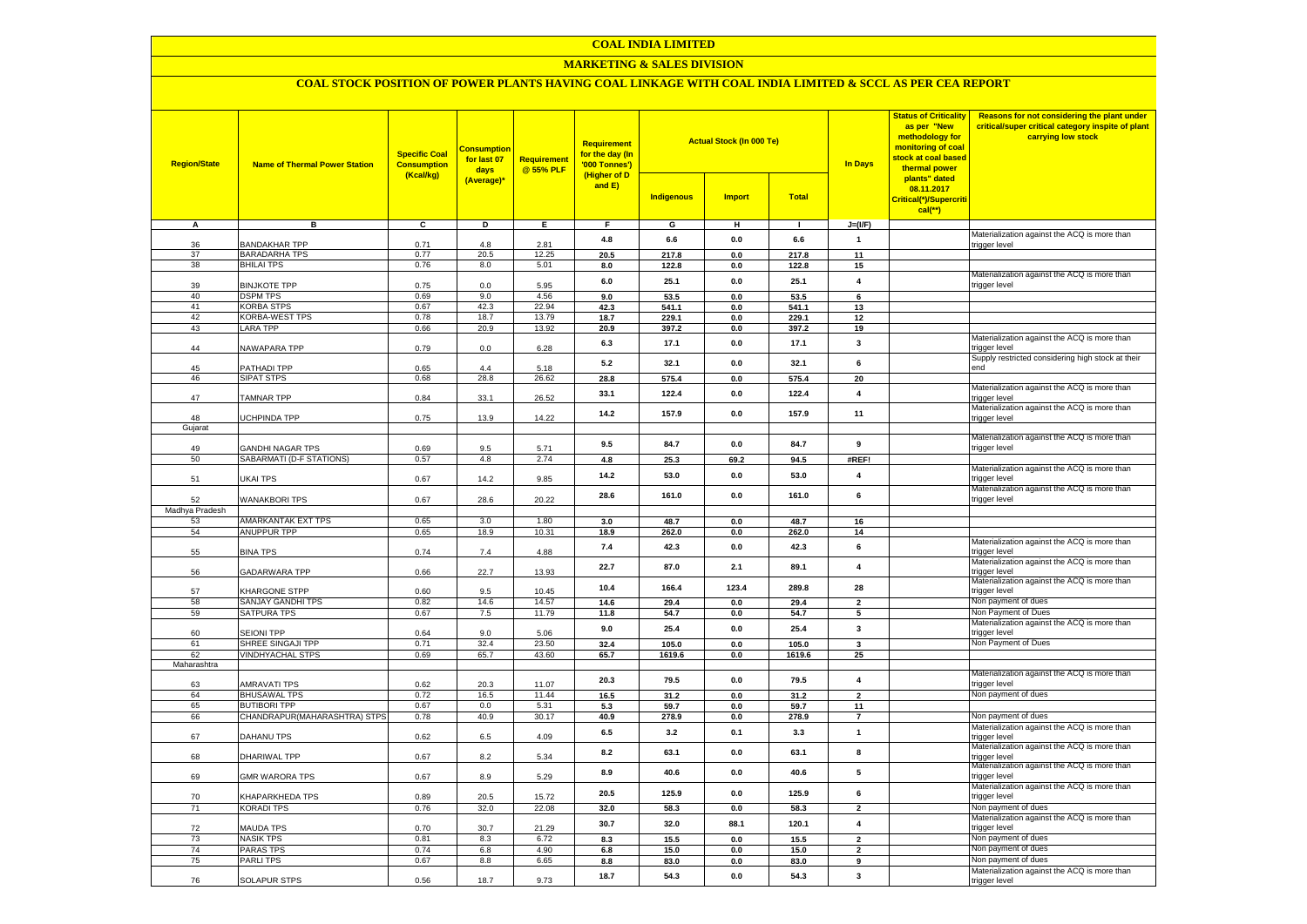#### **COAL INDIA LIMITED**

## **MARKETING & SALES DIVISION**

# **COAL STOCK POSITION OF POWER PLANTS HAVING COAL LINKAGE WITH COAL INDIA LIMITED & SCCL AS PER CEA REPORT**

| <b>Region/State</b>             | <b>Name of Thermal Power Station</b>        | <b>Specific Coal</b><br><b>Consumption</b><br>(Kcal/kg) | <b>Consumption</b><br>for last 07<br>days<br>(Average)* | Requirement<br>@ 55% PLF | <b>Requirement</b><br>for the day (In<br>'000 Tonnes')<br>(Higher of D<br>and E) | <b>Indigenous</b> | <b>Actual Stock (In 000 Te)</b><br><b>Import</b> | Total         | In Days                      | <b>Status of Criticality</b><br>as per "New<br>methodology for<br>monitoring of coal<br>stock at coal based<br>thermal power<br>plants" dated<br>08.11.2017<br>Critical(*)/Supercriti<br>$cal$ (**) | Reasons for not considering the plant under<br>critical/super critical category inspite of plant<br>carrying low stock |
|---------------------------------|---------------------------------------------|---------------------------------------------------------|---------------------------------------------------------|--------------------------|----------------------------------------------------------------------------------|-------------------|--------------------------------------------------|---------------|------------------------------|-----------------------------------------------------------------------------------------------------------------------------------------------------------------------------------------------------|------------------------------------------------------------------------------------------------------------------------|
| А                               | в                                           | c                                                       | D                                                       | $\overline{E}$           | F.                                                                               | G                 | н                                                | $\mathbf{L}$  | $J=(I/F)$                    |                                                                                                                                                                                                     |                                                                                                                        |
|                                 |                                             |                                                         |                                                         |                          | 45.6                                                                             | 189.2             | 0.0                                              | 189.2         | $\overline{\mathbf{4}}$      |                                                                                                                                                                                                     | Materialization against the ACQ is more than                                                                           |
| 77<br>78                        | <b>TIRORA TPS</b><br>WARDHA WARORA TPP      | 0.66<br>0.66                                            | 45.6<br>5.2                                             | 28.73<br>4.71            | 5.2                                                                              | 137.3             | 0.0                                              | 137.3         | $\overline{27}$              |                                                                                                                                                                                                     | trigger level                                                                                                          |
| <b>Total of Western Region</b>  |                                             |                                                         |                                                         |                          |                                                                                  |                   |                                                  |               |                              | $\mathbf 0$                                                                                                                                                                                         |                                                                                                                        |
| Southern                        |                                             |                                                         |                                                         |                          |                                                                                  |                   |                                                  |               |                              |                                                                                                                                                                                                     |                                                                                                                        |
| Andhra Pradesh                  |                                             |                                                         |                                                         |                          |                                                                                  |                   |                                                  |               |                              |                                                                                                                                                                                                     |                                                                                                                        |
| 79                              | DAMODARAM SANJEEVAIAH TPS                   | 0.66                                                    | 10.6                                                    | 13.85                    | 13.8                                                                             | 131.7             | 0.0                                              | 131.7         | 10                           |                                                                                                                                                                                                     | Materialization against the ACQ is more than<br>trigger level                                                          |
| 80                              | Dr. N.TATA RAO TPS                          | 0.77                                                    | 28.3                                                    | 17.90                    | 28.3                                                                             | 32.5              | 0.0                                              | 32.5          | $\mathbf{1}$                 |                                                                                                                                                                                                     | Materialization against the ACQ is more than<br>trigger level                                                          |
| 81                              | PAINAMPURAM TPP                             | 0.59                                                    | 16.2                                                    | 10.21                    | 16.2                                                                             | 47.4              | 111.0                                            | 158.4         | 10                           |                                                                                                                                                                                                     | Materialization against the ACQ is more than<br>trigger level                                                          |
| 82                              | RAYALASEEMA TPS                             | 0.76                                                    | 21.6                                                    | 16.60                    | 21.6                                                                             | 25.8              | 0.0                                              | 25.8          | $\mathbf{1}$                 |                                                                                                                                                                                                     | Materialization against the ACQ is more than<br>trigger level                                                          |
| 83                              | SIMHADRI                                    | 0.78                                                    | 32.9                                                    | 20.54                    | 32.9                                                                             | 192.7             | 73.5                                             | 266.2         | 8                            |                                                                                                                                                                                                     | Materialization against the ACQ is more than<br>trigger level                                                          |
| 84                              | SGPL TPP                                    | 0.53                                                    | 17.3                                                    | 9.26                     | 17.3                                                                             | 13.2              | 145.8                                            | 159.0         | 9                            |                                                                                                                                                                                                     | Materialization against the ACQ is more than<br>trigger level                                                          |
| 85                              | <b>VIZAG TPP</b>                            | 0.67                                                    | 9.2                                                     | 9.20                     | 9.2                                                                              | 84.3              | 0.0                                              | 84.3          | $\overline{9}$               |                                                                                                                                                                                                     | Less Supply of rakes from Railways                                                                                     |
| Karnataka                       |                                             |                                                         |                                                         |                          |                                                                                  |                   |                                                  |               |                              |                                                                                                                                                                                                     |                                                                                                                        |
| 86                              | <b>BELLARY TPS</b>                          | 0.63                                                    | 18.9                                                    | 14.23                    | 18.9                                                                             | 49.0              | 0.0                                              | 49.0          | $\overline{\mathbf{3}}$      |                                                                                                                                                                                                     | Materialization against the ACQ is more than<br>trigger level                                                          |
| 87                              | KUDGI STPP                                  | 0.63                                                    | 21.8                                                    | 19.90                    | 21.8                                                                             | 73.7              | 0.0                                              | 73.7          | 3                            |                                                                                                                                                                                                     | Materialization against the ACQ is more than<br>trigger level                                                          |
| 88                              | RAICHUR TPS                                 | 0.66                                                    | 18.6                                                    | 14.98                    | 18.6                                                                             | 132.9             | 0.0                                              | 132.9         | $\overline{7}$               |                                                                                                                                                                                                     | Materialization against the ACQ is more than<br>trigger level                                                          |
| 89<br><b>Tamil Nadu</b>         | YERMARUS TPP                                | 0.62                                                    | 11.6                                                    | 13.09                    | 13.1                                                                             | 65.0              | 0.0                                              | 65.0          | ${\bf 5}$                    |                                                                                                                                                                                                     | Materialization against the ACQ is more than<br>trigger level                                                          |
|                                 |                                             |                                                         |                                                         |                          |                                                                                  |                   |                                                  |               |                              |                                                                                                                                                                                                     | Materialization against the ACQ is more than                                                                           |
| 90                              | METTUR TPS                                  | 0.81                                                    | 12.6                                                    | 8.98                     | 12.6                                                                             | 33.2              | 0.0                                              | 33.2          | $\mathbf{3}$                 |                                                                                                                                                                                                     | trigger level<br>Materialization against the ACQ is more than                                                          |
| 91                              | METTUR TPS - II                             | 0.78                                                    | 8.4                                                     | 6.16                     | 8.4                                                                              | 23.9              | 0.0                                              | 23.9          | $\mathbf{3}$                 |                                                                                                                                                                                                     | trigger level<br>Materialization against the ACQ is more than                                                          |
| 92                              | NORTH CHENNAI TPS                           | 0.82                                                    | 29.1                                                    | 19.78                    | 29.1                                                                             | 42.1              | 0.0                                              | 42.1          | $\mathbf{1}$                 |                                                                                                                                                                                                     | trigger level<br>Materialization against the ACQ is more than                                                          |
| 93                              | TUTICORIN TPS                               | 0.96                                                    | 11.7                                                    | 13.31                    | 13.3                                                                             | 10.6              | 0.0                                              | 10.6          | $\mathbf{1}$                 |                                                                                                                                                                                                     | trigger level<br>Materialization against the ACQ is more than                                                          |
| 94<br>Telangana                 | VALLUR TPP                                  | 0.72                                                    | 19.1                                                    | 14.26                    | 19.1                                                                             | 162.4             | 0.0                                              | 162.4         | 9                            |                                                                                                                                                                                                     | trigger level                                                                                                          |
| 95                              | <b>BHADRADRI TPP</b>                        | 0.69                                                    | 10.9                                                    | 9.83                     | 10.9                                                                             | 83.3              | 0.0                                              | 83.3          | 8                            |                                                                                                                                                                                                     |                                                                                                                        |
| 96                              | KAKATIYA TPS                                | 0.57                                                    | 12.9                                                    | 8.33                     | 12.9                                                                             | 140.3             | 0.0                                              | 140.3         | 11                           |                                                                                                                                                                                                     |                                                                                                                        |
| 97                              | KOTHAGUDEM TPS (NEW)                        | 0.64                                                    | 14.0                                                    | 8.46                     | 14.0                                                                             | 113.5             | 0.0                                              | 113.5         | 8                            |                                                                                                                                                                                                     |                                                                                                                        |
| 98<br>99                        | KOTHAGUDEM TPS (STAGE-7)<br>RAMAGUNDEM STPS | 0.50<br>0.62                                            | 7.2<br>34.9                                             | 5.23<br>21.33            | 7.2<br>34.9                                                                      | 40.3<br>132.1     | 0.0<br>0.0                                       | 40.3<br>132.1 | 6<br>$\overline{\mathbf{4}}$ |                                                                                                                                                                                                     |                                                                                                                        |
| 100                             | RAMAGUNDEM-B TPS                            | 0.77                                                    | 0.0                                                     | 0.64                     | 0.6                                                                              | 15.4              | 0.0                                              | 15.4          | 24                           |                                                                                                                                                                                                     |                                                                                                                        |
| 101                             | <b>SINGARENI TPP</b>                        | 0.58                                                    | 15.6                                                    | 9.12                     | 15.6                                                                             | 103.1             | 0.0                                              | 103.1         | $\overline{7}$               |                                                                                                                                                                                                     |                                                                                                                        |
| <b>Total of Southern Region</b> |                                             |                                                         |                                                         |                          |                                                                                  |                   |                                                  |               |                              | $\mathbf 0$                                                                                                                                                                                         |                                                                                                                        |
| Eastern<br>Bihar                |                                             |                                                         |                                                         |                          |                                                                                  |                   |                                                  |               |                              |                                                                                                                                                                                                     |                                                                                                                        |
| 102                             | <b>BARAUNI TPS</b>                          | 0.63                                                    | 6.5                                                     | 5.90                     | 6.5                                                                              | 67.3              | 0.0                                              | 67.3          | 10                           |                                                                                                                                                                                                     |                                                                                                                        |
| 103                             | <b>BARHI</b>                                | 0.67                                                    | 8.7                                                     | 5.84                     | 8.7                                                                              | 101.2             | 0.0                                              | 101.2         | 12                           |                                                                                                                                                                                                     |                                                                                                                        |
| 104                             | <b>BARH II</b>                              | 0.67                                                    | 17.3                                                    | 11.67                    | 17.3                                                                             | 202.3             | 0.0                                              | 202.3         | 12                           |                                                                                                                                                                                                     |                                                                                                                        |
| 105                             | KAHALGAON TPS                               | 0.80                                                    | 37.0                                                    | 24.62                    | 37.0                                                                             | 144.0             | 21.6                                             | 165.6         | $\overline{\mathbf{4}}$      |                                                                                                                                                                                                     | Materialization against the ACQ is more than<br>trigger level                                                          |
| 106                             | MUZAFFARPUR TPS                             | 0.77                                                    | 5.8                                                     | 3.95                     | 5.8                                                                              | 93.5              | 0.0                                              | 93.5          | 16                           |                                                                                                                                                                                                     | Materialization against the ACQ is more than<br>trigger level                                                          |
| 107                             | NABINAGAR STPP                              | 0.58                                                    | 18.0                                                    | 15.21                    | 18.0                                                                             | 224.6             | $0.0\,$                                          | 224.6         | 12                           |                                                                                                                                                                                                     |                                                                                                                        |
| 108                             | NABINAGAR TPP                               | 0.69                                                    | 16.6                                                    | 9.06                     | 16.6                                                                             | 47.0              | 0.0                                              | 47.0          | $\mathbf{3}$                 |                                                                                                                                                                                                     | Materialization against the ACQ is more than<br>trigger level                                                          |
| Jharkhand                       | BOKARO TPS `A` EXP                          | 0.57                                                    | 6.6                                                     | 3.78                     | $6.6\,$                                                                          | 155.8             | 0.0                                              | 155.8         | 24                           |                                                                                                                                                                                                     |                                                                                                                        |
| 109<br>110                      | CHANDRAPURA(DVC) TPS                        | 0.61                                                    | 7.5                                                     | 4.06                     | 7.5                                                                              | 145.1             | 14.7                                             | 159.8         | 21                           |                                                                                                                                                                                                     |                                                                                                                        |
| 111                             | <b>JOJOBERA TPS</b>                         | 0.69                                                    | 3.5                                                     | 2.18                     | 3.5                                                                              | 61.1              | $\mathbf{0.0}$                                   | 61.1          | 18                           |                                                                                                                                                                                                     |                                                                                                                        |
| 112                             | <b>KODARMA TPP</b>                          | 0.62                                                    | 12.8                                                    | 8.23                     | 12.8                                                                             | 145.4             | 33.3                                             | 178.6         | 14                           |                                                                                                                                                                                                     |                                                                                                                        |